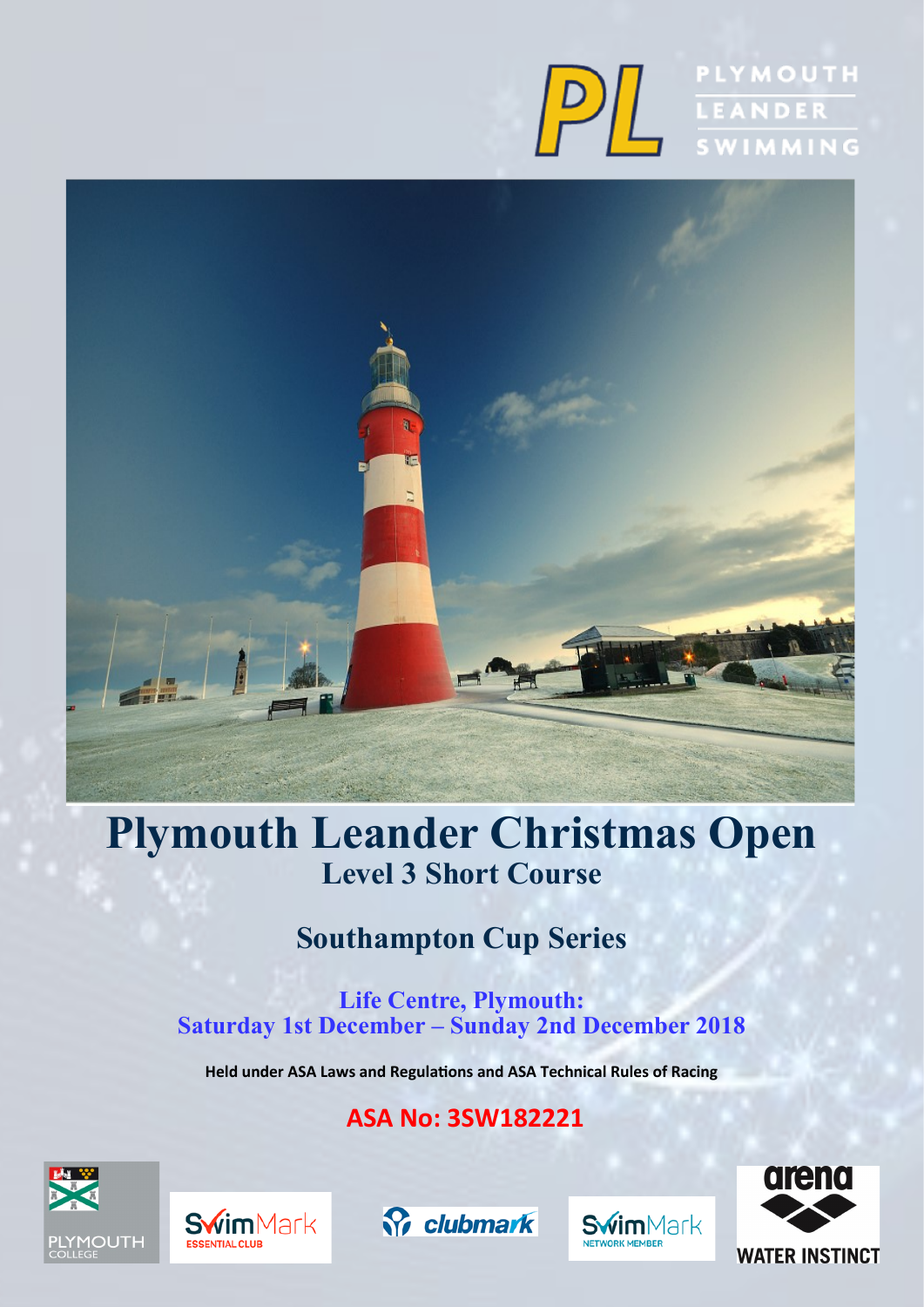

DE LEANDER

| <b>Venue</b>          | Plymouth Life Centre, Plymouth PL2 3DG                                                                                                                                                                                                     |
|-----------------------|--------------------------------------------------------------------------------------------------------------------------------------------------------------------------------------------------------------------------------------------|
| <b>Pool</b>           | 10-Lane 25m Racing Pool, ROMA09-TRK Starting Blocks<br>2 Metres throughout and 140mm FINA regulation lane lines<br>Constantly Available 2-Lane 25m Swim Down Pool<br>Electronic Timing & 10-Lane Video Display Screen<br>On Site Cafeteria |
|                       | This is a Meet Licensed at Level 3 for entry into Regional and County<br><b>Competitions* &amp; Championships in 2019</b><br>*Subject to individual County Qualification windows.                                                          |
| <b>Age Groups:</b>    | 9yrs, 10 yrs, 11yrs, 12 yrs, 13yrs, 14 yrs, 15 yrs, 16 yrs, 17 yrs +<br>Ages as at 2 <sup>nd</sup> December 2018                                                                                                                           |
| <b>Awards</b>         | <b>Top 3 Podium Finishes</b><br>Top Visiting Male & Female Athlete (11+)<br>Top Visiting 9/10 Male & Female Athlete<br><b>Top Visiting Club</b><br>Fun Relay Race for Coaches/ Parents/ Swimmers                                           |
| <b>Fees</b>           | Race Entry Fee £6.50 per Event (£7 for Non Electronic)<br>Spectator entry fee £2.50 per adult (Children free)<br>Programmes £5 for weekend<br>Free car parking on site                                                                     |
| <b>Entries To:</b>    | <b>Andy Hutchinson</b><br>13 Wolseley Road<br><b>Milehouse</b><br>Plymouth PL2 3AA                                                                                                                                                         |
|                       | Enquiries to;- entries@plymouthleander.com                                                                                                                                                                                                 |
| <b>Entries Close:</b> | Midnight on Monday 19 <sup>th</sup> November 2018                                                                                                                                                                                          |









**Swim**Mark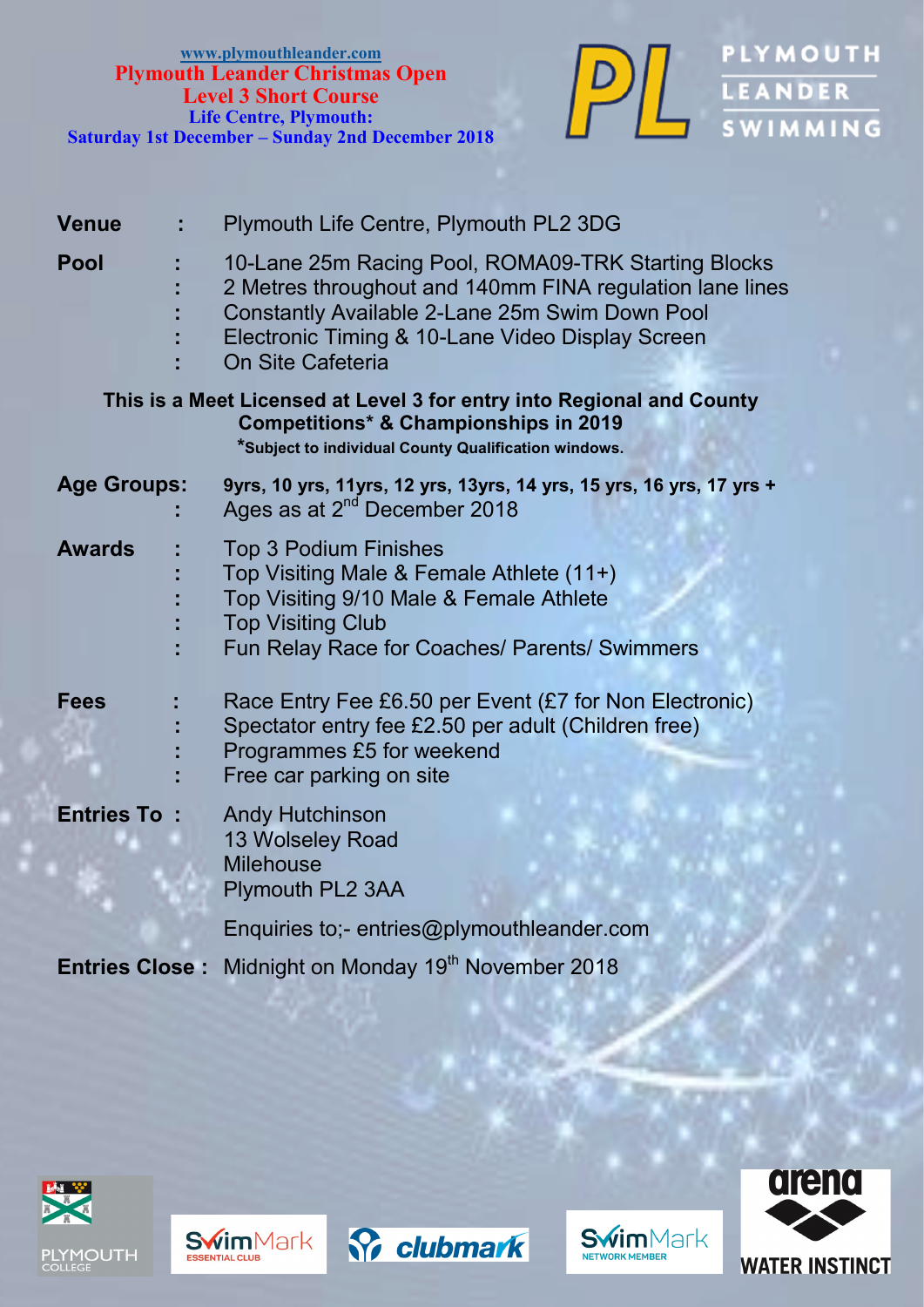### **[www.plymouthleander.com](http://www.plymouth-leander.co.uk) Plymouth Leander Christmas Open Level 3 Short Course Life Centre, Plymouth:**



**Saturday 1st December – Sunday 2nd December 2018**

### **Meet Conditions**

- 1. The event will be held at the Plymouth Life Centre on  $1<sup>st</sup>$  and  $2<sup>nd</sup>$  of December 2018
- 2. The event will be held under ASA Laws and ASA Technical Rules of racing
- 3. Entries may only be accepted from competitors registered as Category 2 members of the ASA, SASA or WASA or competitors from one of the countries affiliated to FINA after acquiring a temporary Cat 2 registration.
- 4. Competitors' ages shall be as at **2 nd December 2018**
- 5. A competitor may enter all events in his/her age group, except 9yr olds who cannot swim 400m Individual Medley.
- 6. Swimmers should use their Ranked times, converted to Short Course, however, athletes with no Ranked Time may still enter the races. Entries must not exceed the No Faster Times stated in the pack.
- 7. No Time entries will be allowed, however these should be supplied with estimated times provided by the Club Coach.
- 8. If events are under-subscribed following publication of Accepted Entries, further entries will be accepted at the Promoters discretion and on a first come basis, the fee will be £7.50 per race and subject to all Meet Conditions. These will not take priority over those who entered prior to the closing date. No further late entries will be accepted after the programme goes to print and swimmers will need to refer to point 11 for any further opportunity.
- 9. No Exhibition swims are permitted.
- 10. If the number of entries within the qualifying times is high the promoters reserve the right to limit entries to enable the gala to meet licensing requirements. Any deletions required will ensure an equal balance of swimmers across the age groups and events based on entry time. Priority will be given to the fastest swimmers who entered before publication of the Accepted Entries.
- 11. A system of 'Deck Entry' will operate at the meet to offer swimmers an opportunity to compete if lane space becomes available on the day. This will be for empty lanes in a pre-seeded heat/ event. Sign up for deck entries will be available at the recorders table, on a first come first served basis. Payment of the £7.50 entry fee MUST be paid at time of sign up. All entries (including Deck entries) must comply with meet cut-off times. Deck entries will close for each event at the time warm-up commences prior to the event the swimmer is requesting to swim in.
- 12. Clubs are responsible for their swimmer's entries. If, after publication of Accepted Entries or the programme a Club notes an error on an entry from their submission, the Promoter cannot guarantee that the swimmer will then be able to swim the preferred event or in an appropriate heat.
- 13. Disability swimmers will be seeded in this meet according to achieved time standards and with able bodied or disability swimmers of appropriate times, there will be no specific para events.
- 14. No refunds for entries will be given after the entries have been processed except when a swimmer has been selected to swim for a higher swimming body on the same day. Refunds will also be given for medical reasons on production of a Doctor's note. Notification of withdrawals, for these reasons, will be entitled to claim a refund of fees.









**Swim**Mark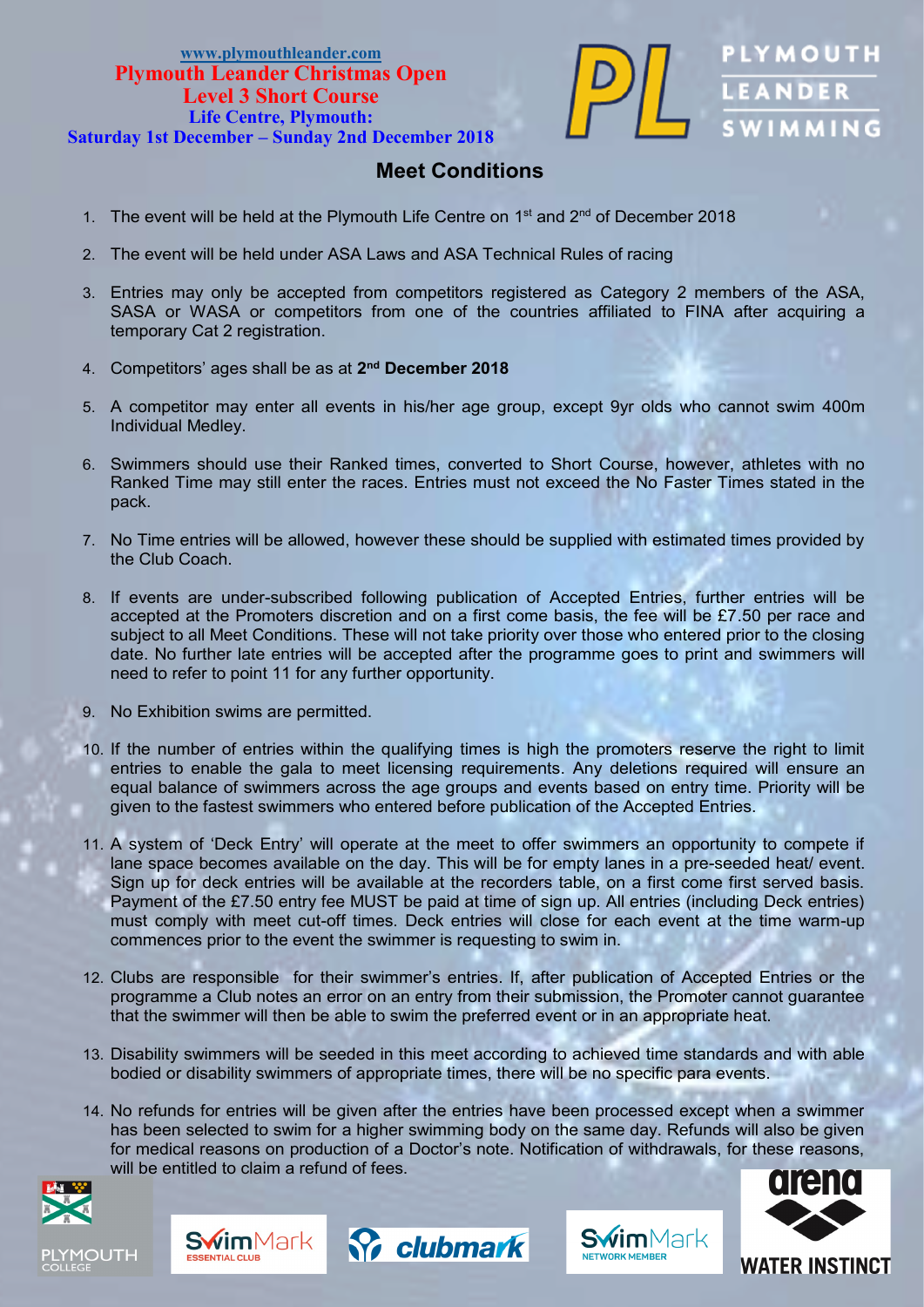

LEANDER

### **Meet Conditions**

- 15. Competitors must report to the stewards in the marshalling area at least two events prior to their own where they will be given their start order. Any swimmer not reporting may be deemed to have withdrawn from that event, and their lane space offered to a reserve swimmer.
- 16. Heats will be seeded with the fastest entrants swimming last. The heats of all events will be spearheaded. All events are HDW (Heat Declared Winner).
- 17. The top three swimmers in each age group will receive an award in all events. A competitor who has been disqualified will not receive an award. There will also be the following awards;-
	- **:** Top Visiting Male Athlete & Top Female Athlete (11+) Awards
	- **:** Top Visiting 9/10 Male Athlete & Top 9/10 Female Athlete Awards
	- **:** Top Visiting Club Award
- 18. On acceptance of entries, the swimmer and any supporters agree that their behaviour will be of an appropriate and respectful manner, abiding by the rules of the competition and venue. Failure to do so could result in removal from the meet.
- 19. All swimmers and coaches are expected to use the changing facilities provided and not to change poolside. Failure to do so could result in rejection from all events including Disqualification of those already swum.
- 20. The promoters do not accept responsibility for any property. Lockers are available in the Swimming Village or main corridor.
- 21. Plymouth Leander Swimming Association uses a computer to manage entries and results. By submitting and accepting entries to the meet, consent is hereby given, as required by the Data Protection Act 2018, to the holding of personal information on computer. Personal data handled such as name, age, club, recorded and entered times may be made public during or after the meet. Please refer to our Privacy Policy available on request.
- 22. **Safeguarding:** Please refer to your Club Welfare officer for further guidance on photography or live streaming detailed within the ASA Wavepower 2016-2019 guidelines. To support all visiting, local and club swimmers as well as Child Safe Guarding criteria Plymouth Leander reserves the right to designate seating within the viewing balcony for swimmer use, visitors and parents are kindly requested not to occupy designated seating.
- 23. Meet participants must help to maintain a high standard of health and safety by not blocking stairways, emergency exits and walkways with bags and should report any issues immediately to a member of the pool staff or to the Meet Promoter. Competitors are reminded that sensible footwear should be worn when off the pool deck at all times.
- 24. Any swimmer unable to execute a safe dive from the starting blocks into shallow water are reminded that they should start from the side of the pool.
- 25. The referee's decision is final.
- 26. Closing date for entries midnight on Monday 19th November 2018.









**Swim**Mark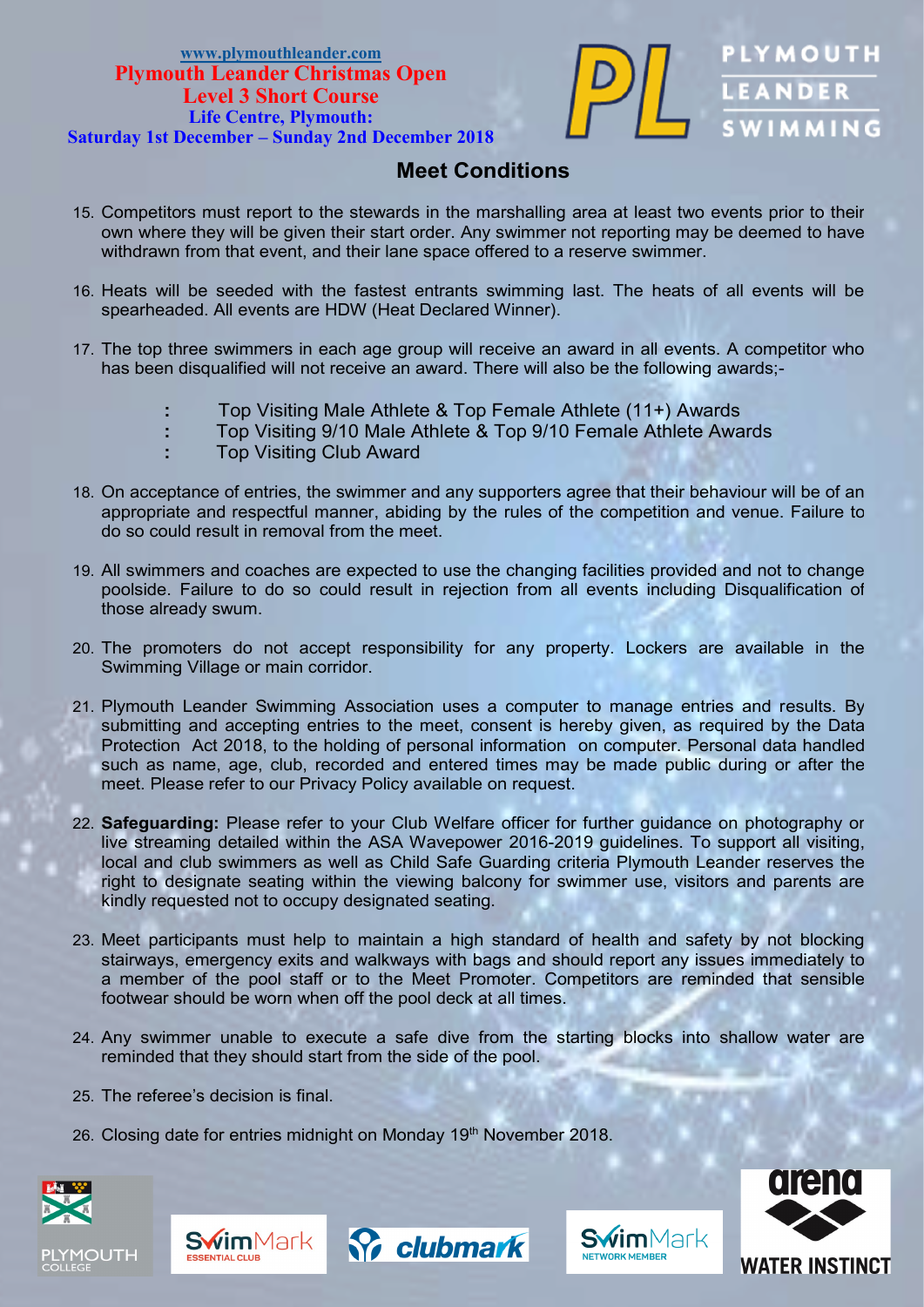### **[www.plymouthleander.com](http://www.plymouth-leander.co.uk) Plymouth Leander Christmas Open Level 3 Short Course Life Centre, Plymouth:**



PLYMOUTH LEANDER **SWIMMING** 

**Saturday 1st December – Sunday 2nd December 2018**

### **Age Groups & Events**

- **Male &Female: 9yrs, 10 yrs, 11yrs, 12 yrs, 13yrs, 14 yrs, 15+ yrs**
- 9 yrs may enter all events other than 400m Individual Medley.

### **Programme Of Events**

| <b>Saturday 1st December</b><br><b>Session 1</b><br>Warm Up 12.30pm - Start 1.10pm |     |                         |                                      | <b>Saturday 1st December</b><br><b>Session 2</b><br>Warm Up - TBC |                         |  |  |  |
|------------------------------------------------------------------------------------|-----|-------------------------|--------------------------------------|-------------------------------------------------------------------|-------------------------|--|--|--|
| <b>No</b>                                                                          | M/F | Event                   | M/F<br>No.<br>Event                  |                                                                   |                         |  |  |  |
| 101                                                                                | M/F | 400m IM (HDW)           | ZU.                                  |                                                                   | 100m Breaststroke (HDW) |  |  |  |
| 102                                                                                | M   | 50m Butterfly (HDW)     | 202                                  | M                                                                 | 100m Butterfly (HDW)    |  |  |  |
| 03                                                                                 |     | 50m Freestyle (HDW)     | 50m Butterfly Open (HDW)<br>203<br>F |                                                                   |                         |  |  |  |
| 104                                                                                | M   | 100m Breaststroke (HDW) | 50m Breaststroke (HDW)<br>204<br>M   |                                                                   |                         |  |  |  |
| 0 <sub>5</sub>                                                                     |     | 200m Breaststroke (HDW) | 205                                  |                                                                   | 200m Backstroke (HDW)   |  |  |  |
| 106                                                                                | M   | 200m Freestyle (HDW)    | 206                                  | M                                                                 | 100m IM (HDW)           |  |  |  |
|                                                                                    |     | 100m Butterfly (HDW)    | 207                                  |                                                                   | 100m IM (HDW)           |  |  |  |
| 108                                                                                | M   | 200m Backstroke (HDW)   |                                      |                                                                   |                         |  |  |  |

| Sunday 2 <sup>nd</sup> December<br><b>Session 3</b><br>Warm Up 11.30am - Start 12.10pm |     |                         |                    | Sunday 2 <sup>nd</sup> December<br><b>Session 4</b><br><b>Warm Up - TBC</b> |                        |  |  |
|----------------------------------------------------------------------------------------|-----|-------------------------|--------------------|-----------------------------------------------------------------------------|------------------------|--|--|
| <b>No</b>                                                                              | M/F | Event                   | M/F<br>No<br>Event |                                                                             |                        |  |  |
|                                                                                        |     | 200m IM (HDW)           | 401                | F                                                                           | 100m Backstroke (HDW)  |  |  |
| 302                                                                                    | M   | 200m Breaststroke (HDW) | 402                | M/F                                                                         | 200m Butterfly (HDW)   |  |  |
|                                                                                        |     | 100m Freestyle (HDW)    | 403                | M                                                                           | 100m Freestyle (HDW)   |  |  |
| 304                                                                                    | M   | 50m Freestyle (HDW)     | 404                | F                                                                           | 200m Freestyle (HDW)   |  |  |
|                                                                                        |     | 50m Backstroke (HDW     | 405                | M                                                                           | 200m IM (HDW)          |  |  |
| 306                                                                                    | M   | 100m Backstroke (HDW)   | 406                |                                                                             | 50m Breaststroke (HDW) |  |  |
| 307                                                                                    | M/F | 400m Freestyle (HDW)    | 407                | M                                                                           | 50m Backstroke (HDW)   |  |  |









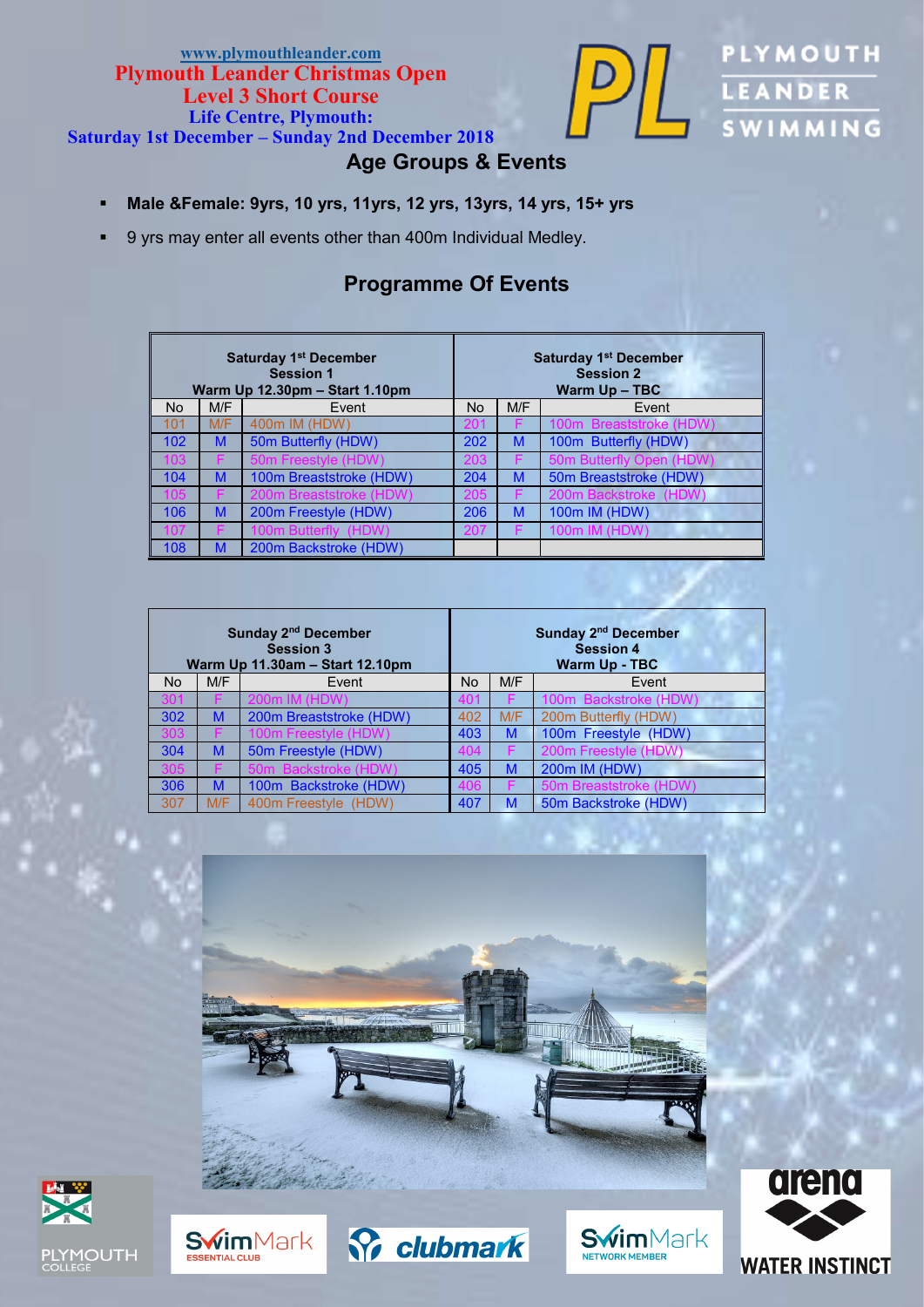

**DIE PLYMOUTH LEANDER** 

### **No Faster than Times**

| <b>Time Standard</b><br>Events<br><b>No Faster Than</b><br>50m Freestyle<br><b>Io Faster Than</b><br>100m Freestyle             |         |
|---------------------------------------------------------------------------------------------------------------------------------|---------|
|                                                                                                                                 |         |
|                                                                                                                                 |         |
|                                                                                                                                 |         |
| lo Faster Than<br>200m Freestyle                                                                                                |         |
| <b>Faster Than</b><br>400m Freestyle                                                                                            |         |
| 50m Backstroke<br><b>Faster Than</b>                                                                                            |         |
| 100m Backstroke<br><b>Faster Than</b><br>1.06.00                                                                                |         |
| 2.20.<br>200m Backstroke<br>lo Faster Than                                                                                      |         |
| 34.90<br>50m Breaststroke<br><b>lo Faster Than</b>                                                                              |         |
| 1.16.10<br><b>lo Faster Than</b><br>100m Breaststroke                                                                           |         |
| 200m Breaststroke<br><b>lo Faster Than</b><br>2,40,40                                                                           |         |
| 50m Butterfly<br><b>Faster Than</b><br>31.20                                                                                    |         |
| 100m Butterfly<br><b>Jo Faster Than</b><br>1.0<br>1.09.6<br>1 ດ:                                                                |         |
| 200m Butterfly<br><b>No Faster Than</b><br>35.00<br>2.28.6                                                                      |         |
| <b>No Faster Than</b><br>100m Ind.Med.<br>1.11.40<br>1.09.05<br>1.14.30<br>1.09.80<br>1 O <sub>2</sub>                          |         |
| No Faster Than<br>200m Ind. Med.<br>2.31.90<br>2.26.70<br>ד כח ד<br>2.36.10<br>.60<br>49.10                                     |         |
| <b>No Faster Than</b><br>400m Ind. Med.<br>5.26.10<br>10<br>5.18.75                                                             |         |
| <b>Cut-Off Times- Male</b>                                                                                                      |         |
|                                                                                                                                 |         |
| $\overline{9}$<br>12<br>15<br><b>Time Standard</b><br>10<br>11<br>13<br><b>Events</b><br>14                                     | $16+$   |
| 25.50<br>31.14<br>29.20<br>27.57<br>25.72<br><b>No Faster Than</b><br>33.66<br>26.57<br>50m Freestyle                           | 25.30   |
| 0.54.15<br><b>No Faster Than</b><br>1.15.75<br>1.08.60<br>1.03.95<br>0.55.75<br>100m Freestyle<br>1.00.00<br>0.57.50            | 53.00   |
| 1.59.55<br>2.43.75<br>2.27.50<br>2.19.30<br>2.11.25<br>2.05.25<br>2.02.30<br>200m Freestyle<br><b>No Faster Than</b>            | 1.58.00 |
| 4.18.25<br>4.52.40<br>4.38.65<br>400m Freestyle<br><b>No Faster Than</b><br>5.1.80<br>5.13.80<br>4.25.95<br>4.21.80             | 4.16.25 |
| 28.80<br>35.80<br>33.75<br>29.32<br>50m Backstroke<br><b>No Faster Than</b><br>38.45<br>31.81<br>30.15                          | 28.55   |
| 1.00.50<br>1.16.65<br>1.12.85<br>1.08.05<br>1.04.70<br>1.02.30<br>100m Backstroke<br><b>No Faster Than</b><br>1.23.90           | 0.59.65 |
| 2.13.25<br>2.44.50<br>2.35.30<br>2.25.70<br>2.18.90<br>2.15.55<br><b>No Faster Than</b><br>2.56.55<br>200m Backstroke           | 2.11.80 |
| 32.05<br>44.49<br>41.31<br>37.90<br>35.53<br>33.88<br>32.79<br><b>No Faster Than</b><br>50m Breaststroke                        | 31.75   |
| 1.06.15<br>1.35.80<br>1.30.41<br>1.22.80<br>1.17.30<br>1.14.10<br>1.09.50<br>100m Breaststroke<br><b>No Faster Than</b>         | 1.02.15 |
| 2.30.45<br>2.46.85<br>2.38.60<br>200m Breaststroke<br><b>No Faster Than</b><br>3.25.00<br>3.13.80<br>2.58.55<br>2.34.50         | 2.28.90 |
| 27.55<br>37.12<br>34.50<br>32.39<br>28.95<br>28.03<br>50m Butterfly<br><b>No Faster Than</b><br>30.30                           | 27.05   |
| 1.13.20<br>1.02.15<br>1.01.50<br>1.25.15<br>1.18.70<br>1.07.85<br>1.03.85<br>100m Butterfly<br><b>No Faster Than</b>            | 1.00.90 |
| 2.38.00<br>2.20.95<br>2.16.85<br>200m Butterfly<br><b>No Faster Than</b><br>2.50.00<br>2.32.05<br>2.25.55                       | 2.13.45 |
| 2.43.00<br>1.06.15<br>1.02.70<br>100m Ind. Med.<br><b>No FasterThan</b><br>1.25.15<br>1.19.15<br>1.14.10<br>1.04.55             | 1.01.85 |
| 1.09.40<br><b>No Faster Than</b><br>2.16.70<br>200m Ind. Med.<br>3.02.70<br>2.47.70<br>2.37.95<br>2.29.05<br>2.21.60<br>2.18.45 | 2.15.90 |









**Swim**Mark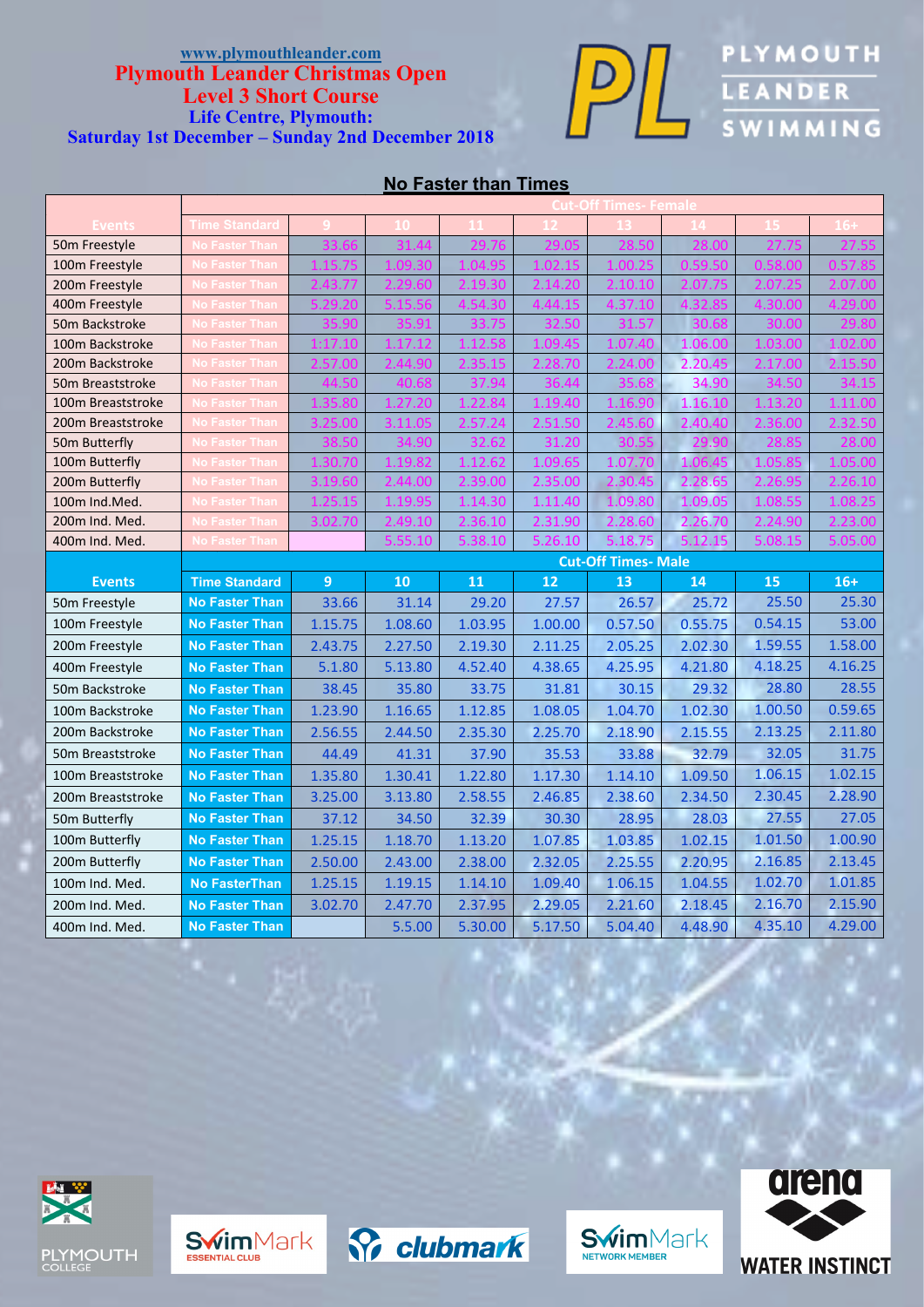

**PLYMOUTH** LEANDER

**Entry Form** 

| <b>COMPLETE IN BLOCK CAPITALS - PHOTOCOPIES ACCEPTED BUT SIGNATURES MUST BE ORIGINAL</b> |              |  |                     |                                                |  |                |  |  |                                 |  |  |
|------------------------------------------------------------------------------------------|--------------|--|---------------------|------------------------------------------------|--|----------------|--|--|---------------------------------|--|--|
| Club                                                                                     |              |  |                     |                                                |  |                |  |  |                                 |  |  |
| <b>Surname</b>                                                                           |              |  |                     | <b>First Name</b>                              |  |                |  |  | <b>Middle</b><br><b>Initial</b> |  |  |
| <b>Preferred Name (for Programme)</b>                                                    |              |  |                     |                                                |  |                |  |  |                                 |  |  |
| Date of Birth                                                                            |              |  |                     | Age as at 2 <sup>nd</sup> December 2018<br>M/F |  |                |  |  |                                 |  |  |
| <b>Address and Postcode</b>                                                              |              |  |                     |                                                |  |                |  |  |                                 |  |  |
| <b>Telephone Number / Mobile Number</b><br>(Parent* - contact for entry queries)         |              |  |                     |                                                |  |                |  |  |                                 |  |  |
| e-Mail Address (for confirmation of<br>receipt of entry)                                 |              |  |                     |                                                |  |                |  |  |                                 |  |  |
| <b>ASA Number</b>                                                                        |              |  | <b>Para Swimmer</b> | <b>Please Tick</b>                             |  | <b>S Class</b> |  |  |                                 |  |  |
|                                                                                          | <b>EVENT</b> |  | <b>SELECT</b>       | <b>ENTRY TIME</b>                              |  |                |  |  |                                 |  |  |
| 50m Freestyle                                                                            |              |  |                     |                                                |  |                |  |  |                                 |  |  |
| 100m Freestyle                                                                           |              |  |                     |                                                |  |                |  |  |                                 |  |  |
| 200m Freestyle                                                                           |              |  |                     |                                                |  |                |  |  |                                 |  |  |
| 400m Freestyle                                                                           |              |  |                     |                                                |  |                |  |  |                                 |  |  |
| 50m Butterfly                                                                            |              |  |                     |                                                |  |                |  |  |                                 |  |  |
| 100m Butterfly                                                                           |              |  |                     |                                                |  |                |  |  |                                 |  |  |
| 200m Butterfly                                                                           |              |  |                     |                                                |  |                |  |  |                                 |  |  |
| 50m Breaststroke                                                                         |              |  |                     |                                                |  |                |  |  |                                 |  |  |
| 100m Breaststroke                                                                        |              |  |                     |                                                |  |                |  |  |                                 |  |  |
| 200m Breaststroke                                                                        |              |  |                     |                                                |  |                |  |  |                                 |  |  |
| 50m Backstroke                                                                           |              |  |                     |                                                |  |                |  |  |                                 |  |  |
| 100m Backstroke                                                                          |              |  |                     |                                                |  |                |  |  |                                 |  |  |
| 200m Backstroke                                                                          |              |  |                     |                                                |  |                |  |  |                                 |  |  |
| 100m Individual Medley                                                                   |              |  |                     |                                                |  |                |  |  |                                 |  |  |
| 200m Individual Medley                                                                   |              |  |                     |                                                |  |                |  |  |                                 |  |  |
| 400m Individual Medley                                                                   |              |  |                     |                                                |  |                |  |  |                                 |  |  |

**Individual Payment Details** (see Summary Sheet for Grouped Payment and Coaches Pass Details)

| <b>Total No of Entries</b>                                             | <b>Description</b>        | Cost per Event* | Total |  |  |  |  |  |
|------------------------------------------------------------------------|---------------------------|-----------------|-------|--|--|--|--|--|
|                                                                        | <b>Individual Entries</b> | £6.50           |       |  |  |  |  |  |
|                                                                        |                           |                 |       |  |  |  |  |  |
| Cheques Payable to PLSA. Entries Close 19 <sup>th</sup> November 2018: |                           |                 |       |  |  |  |  |  |
| Electronic Payment: Account details:                                   |                           |                 |       |  |  |  |  |  |
| Sort Code: 56-00-63 Account No: 46355588                               |                           |                 |       |  |  |  |  |  |
| Please Tick:<br><b>Cheque</b>                                          |                           | <b>BACS</b>     |       |  |  |  |  |  |
|                                                                        |                           |                 |       |  |  |  |  |  |

I DECLARE THAT THE ABOVE DETAILS ARE CORRECT & THAT I AM ELIGIBLE TO COMPETE IN ACCORDANCE WITH ASA LAW & THAT I UNDERSTAND & ACCEPT THE MEET CONDITIONS

*Signature of Competitor …………………………………………………………..………………………...*

*Signature of Parent\*(if under 18)………………………………………………………………………..……*









**Swim**Mark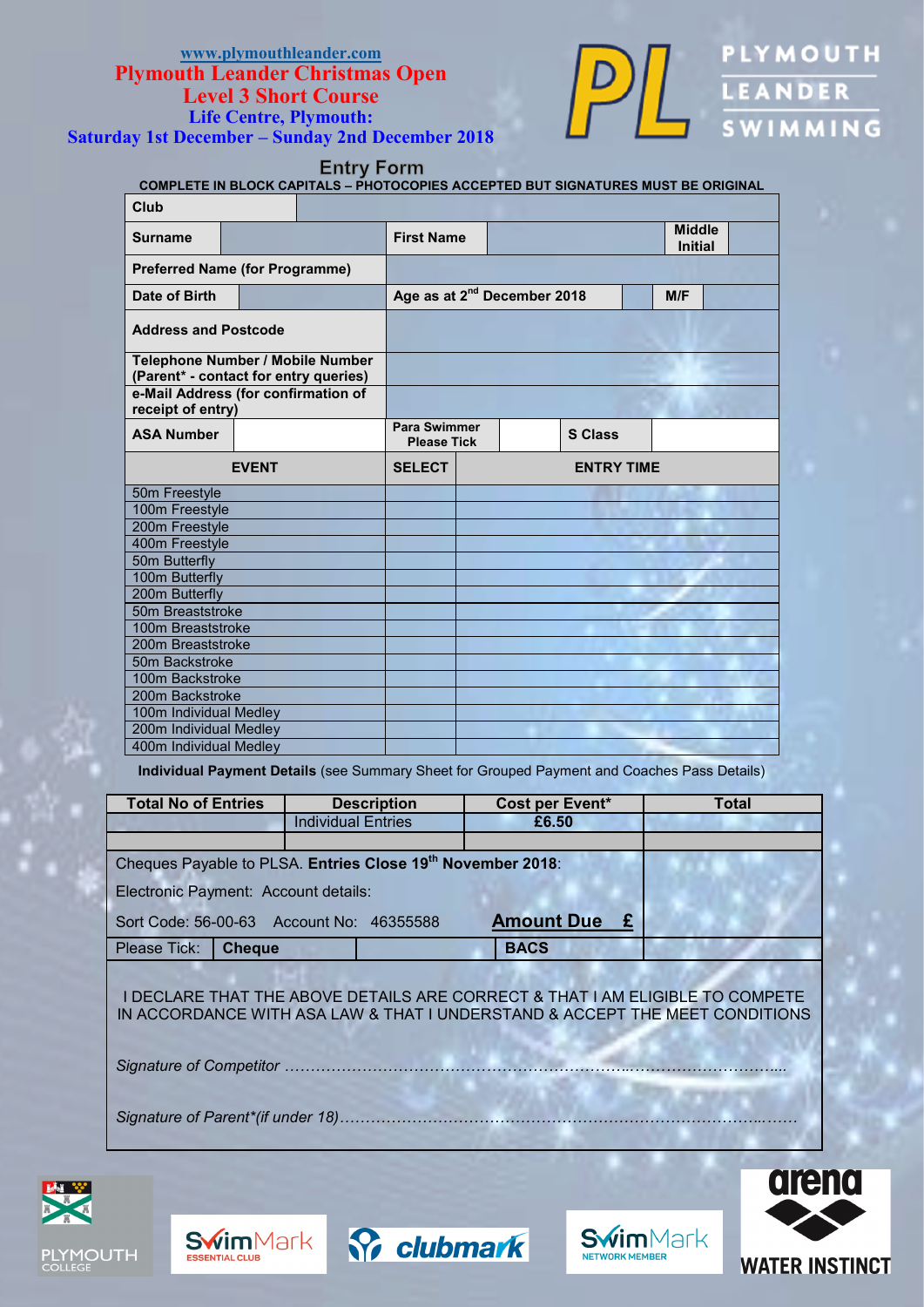

**PLYMOUTH** 

LEANDER

WIMMING

## **Officials Requirement**

To ensure we comply with licensing requirements and deliver a successful gala we require ASA qualified officials who are willing to assist. In recognition of this we offer expenses in line with our expenses policy, details are available from the below email, in addition lunch and refreshments will be supplied. Please provide details of your officials to [officials@plymouthleander.com](mailto:officials@plymouthleander.com) a soon as possible and include the following details:

| Name;                       |                              |  |
|-----------------------------|------------------------------|--|
| Club;                       |                              |  |
| <b>ASA Number;</b>          |                              |  |
| <b>Qualification Level;</b> |                              |  |
| <b>Licence Expiry Date;</b> |                              |  |
| <b>Sessions Available;-</b> | <b>Please tick the boxes</b> |  |
|                             |                              |  |
| Saturday                    |                              |  |
| Sunday                      |                              |  |

We are grateful for your support to ensure the best possible conditions for all our swimmers, thank you.

However In the event that insufficient officials are available, the promoter reserves the right to reduce lanes, scratch swimmers and or cancel sessions to ensure we meet licensing requirements.









**Swim**Mark